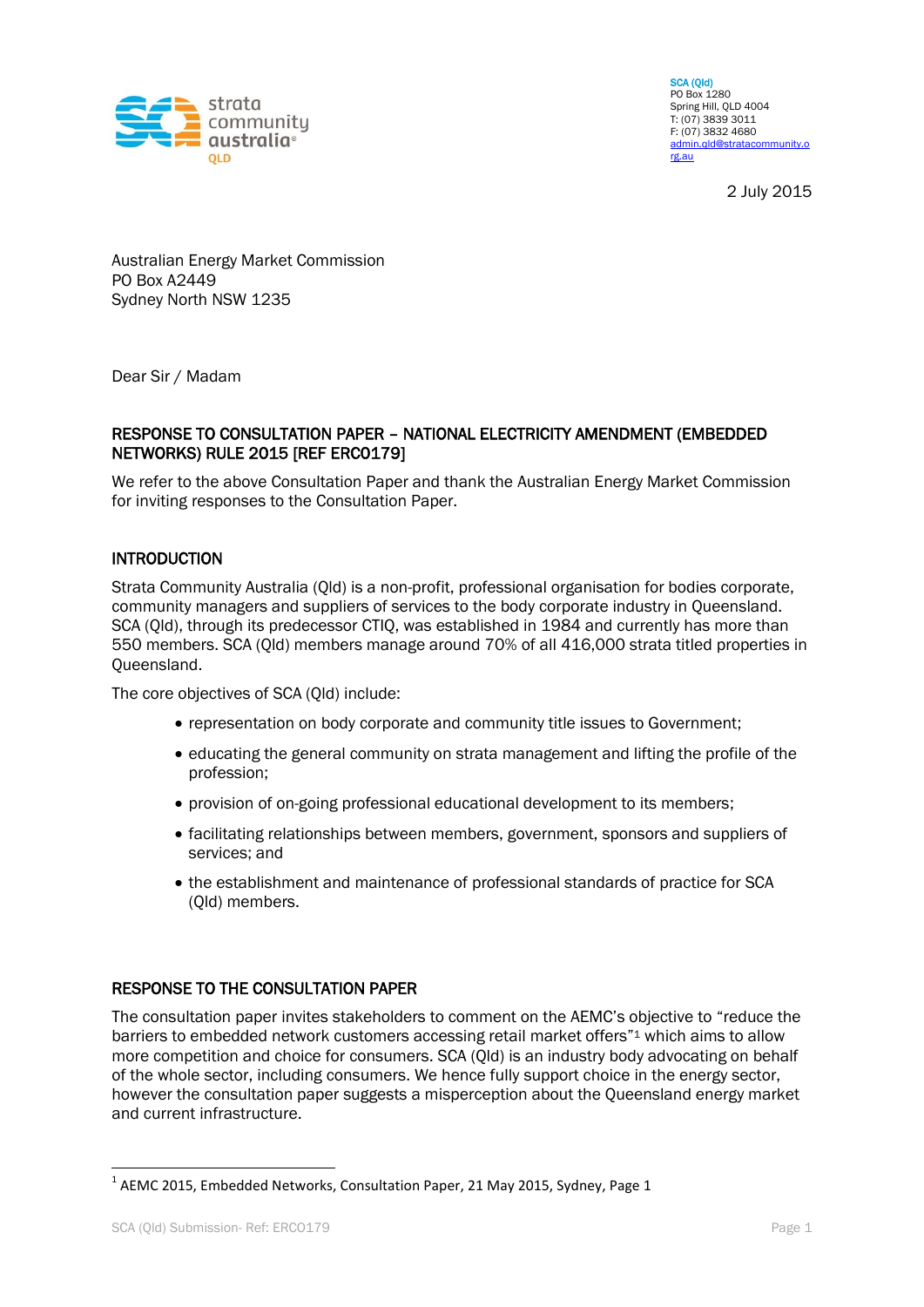#### Question 1: Facilitating competition

Bulk electricity supply is most relevant to large schemes once they consume more than 100,000 kwh per annum. The amount of schemes considered for bulk on-supply is far greater in Queensland than in many other regions in Australia. As of 30 March 2015 there are 415,814 lots registered in Queensland. Of those, more than half, ie 216,398 lots are in schemes with 50 or more lots (a total of 1,419 schemes)2. A conservative estimation is that at least two thirds of these schemes/lots have bulk supply arrangements in place, ie are an Embedded Network per definition.

It is a fact that approximately 145,000 apartments in Queensland and therefore more than 200,000 people will be affected by the proposed rule change.

It is SCA (Qld)'s understanding that Embedded Networks in Queensland have far greater savings for consumers than commercially available in other areas of Australia. The Queensland electricity legislation recognises bodies corporate as legal entities who are entitled to on-supply to the customers, ie owners. To SCA (Qld)'s knowledge bodies corporate save an average of 35-45% off the regulated tariff (depending on size of the scheme) due to the infrastructure in place and because of the stringent regulation of bodies corporate not being able to make a profit.

Installation costs are usually recovered within three years during which savings of approximately 20-30% off the available tariff are passed on to the Embedded Network Customers. In Queensland the body corporate legislation prohibits a body corporate from carrying on a business3:

> Body Corporate and Community Management Act 1997 Chapter 3 Management of community titles schemes Part 1 Management structures and arrangements

 $[s 96]$ 

#### 96 Body corporate must not carry on business

(1) A body corporate must not carry on a business.

Examples-

A body corporate must not carry on business as-

- a letting agent
- a tour operator
- a restaurant business
- a real estate developer
- a land trader.
- (2) However, the body corporate may
	- engage in business activities to the extent necessary for (a) properly carrying out its functions; and
	- invest amounts not immediately required for its  $(b)$ purposes in the way a trustee may invest trust funds.

Examples for subsection  $(2)(a)$ —

- 1 leasing part of the common property
- 2 selling body corporate assets no longer required for the scheme

 2 Refer to Appendix 1, Statistics of Queensland Strata Titles

 $3$  Body Corporate and Community Management Act 1997, Chapter 3, Part 1, Division 1, section 96.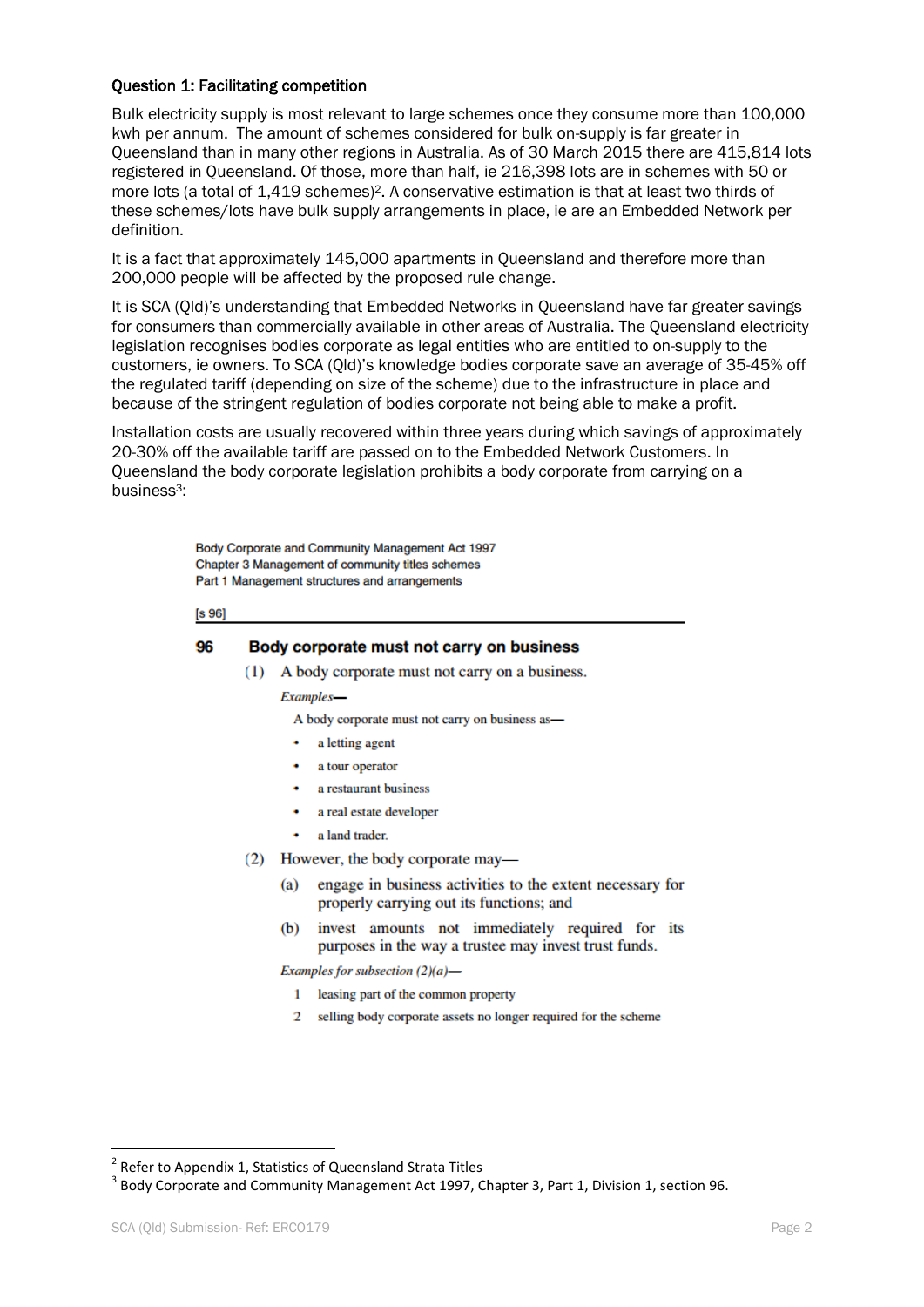The Standard Regulation Module further states that where a body corporate provides a service to lot owners it can only recover the costs:

#### $169$  Supply of services by body corporate<sup>4</sup>

(1) The body corporate may supply, or engage another person to supply, utility services and other services for the benefit of owners and occupiers of lots, if the services consist of 1 or more of the following—

(a) maintenance services including, for example, cleaning, repairing, painting, pest prevention or extermination or mowing;

(b) communication services including, for example, the installation and supply of telephone, intercom, computer data or television;

(c) domestic services including, for example, electricity, gas, water, garbage removal, air conditioning or heating.

> *Example— The body corporate might engage a corporation to supply PABX services for the benefit of the owners and occupiers of lots.*

(2) The body corporate may, by agreement with a person for whom services are supplied, charge for the services (including for the installation of, and the maintenance and other operating costs associated with, utility infrastructure for the services), but only to the extent necessary for reimbursing the body corporate for supplying the services.

*Note— See also section 96 (Body corporate must not carry on business) of the Act*.

(3) In acting under subsections (1) and (2), the body corporate must, to the greatest practicable extent, ensure the total cost to the body corporate (other than body corporate administrative costs) for supplying a service, including the cost of a commercial service, and the cost of purchasing, operating, maintaining and replacing any equipment, is recovered from the users of the service.

Only costs are recovered with maximum savings are passed on to residents. As a result from this, there is no profiteering for bodies corporate and hence less of a requirement to facilitate competition.

The consultation paper states correctly that in Queensland there is no regulatory framework that supports Embedded Network Customers to access retail market offers.<sup>5</sup> This results from physical constraints in the body corporate sector. Unlike Victoria and NSW, Queensland Networks are not set up virtually. Embedded Network Customers who wish not to convert (or want to opt out) must be physically wired out which comes at a significant cost, often to the body corporate. In the Markham vs Court [2009]<sup>6</sup> adjudication order, the regulator ruled that the body corporate had to engage an electrician to wire out the applicant and that the costs were to be carried by the body corporate. This cost amounted to approximately \$10,000 which 67 owners had to carry.

SCA (Qld) undoubtedly supports owners to have a choice in electricity suppliers and we are confident that owners will take the cheapest price which incidentally at the present time Embedded Networks do offer.

**.** 

<sup>4</sup> Body Corporate and Community Management (Standard Module) Regulation 2008, Chapter 8, Part 5, section 169 (2)

<sup>&</sup>lt;sup>5</sup> AEMC 2015, Embedded Networks, Consultation Paper, 21 May 2015, Sydney, Page 8

<sup>6</sup> Refer to Appendix 2: Adjudication Order Markham vs Court [2009]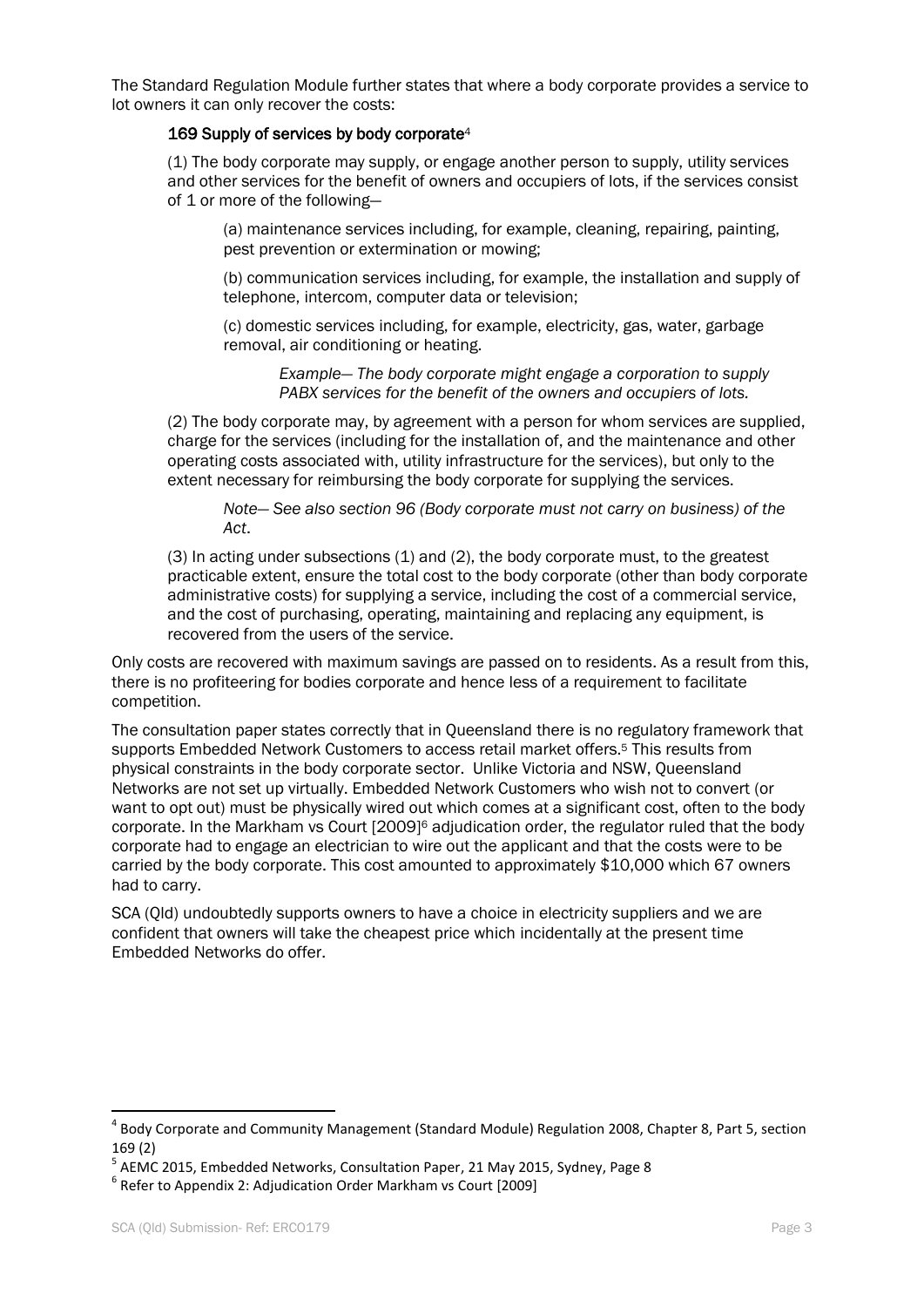#### Question 2-5: Embedded Network Manager

Introducing an Embedded Network Manager (ENM) for the day-to-day network management has the advantage of being a regulated entity or business and SCA (Qld) would not be opposed to body corporate management firms being able to obtain such a license. However, an ENM must be in a position to protect bodies corporate with a workable process, not at the expense of missing out on consumer savings currently in place. That means if the introduction of an ENM adds additional costs to Queensland electricity supply, there is a negative impact on the owners and occupiers of 216,000 lots. Therefore SCA (Qld) does not see a need for bodies corporate to appoint a manager

We support that a manager will ensure knowledgeable Embedded Network Operators that comply with regulated standards, but not to the detriment of owners. In the current Queensland landscape, an Embedded Network Manager has no beneficial role as the operators still need to physically wire out customers on site.

A solution to the current situation SCA (Qld) envisages is to encourage the development of virtual metering in Queensland that enables operators to remotely "wire out" an owner. Not only would this be easier and less labour intense, it would also be cost effective.

#### Questions 6 & 7: Grandfathering

As discussed above, SCA (Qld) supports alternative arrangements such as virtual metering which is a workable solution to the existing infrastructure in Queensland. More than 1,000 schemes, or 145,000 lots, are currently in an Embedded Network framework. We envisage that a minimum five year transitional period would be needed to allow sufficient time for body corporate managers to go through the required changes with each of these buildings.

Though the consultation paper states that the initial shortfall of ENM's would be compensated by existing retailers becoming ENM's, we envisage a longer transitional period is required for Embedded Network Managers to obtain accreditation and to have a choice of managers rather than having to engage with a manager out of necessity. This timeframe would allow bodies corporate to do their homework and have options in their choices of an ENM.

#### Other Considerations

In relation to the definition of Embedded Network Customers, SCA (Qld) does not support that tenants in a residential body corporate scheme are deemed to be Embedded Network Customers. Such a definition would enable short-term residents in strata titles to opt out of bulk supply arrangements to the potential detriment of the owner and future tenants. We do not believe that this is reasonable if the cost of this was passed on to the owner.

SCA (Qld) welcomes a disclosure requirement to purchasers that the body corporate has on supply arrangements in place. Adding to transparency this ensures an informed decision is made at the time of purchase.

#### **Conclusion**

In summary, SCA (Qld) does not see a need for the proposed rule change to apply to the Queensland body corporate sector as the objective of allowing embedded network customers to access competitive tariffs is to save them money which is unlikely to be achieved in the current Queensland market. While around 200,000 lots are in smaller schemes that do not have access to the savings of Embedded Networks on supply discounts, they have in fact choices available due to the individual metering in place.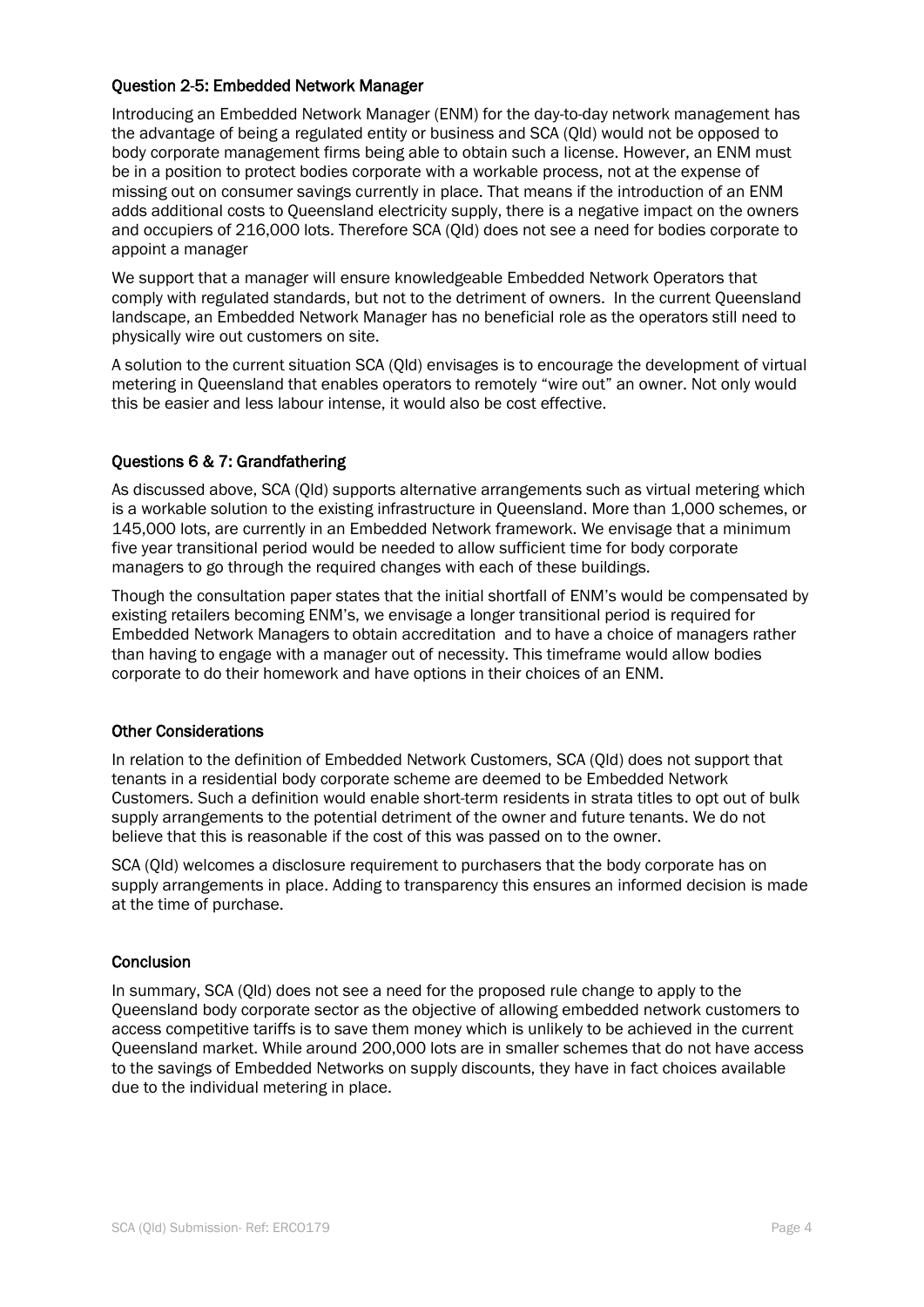#### FURTHER INFORMATION

SCA (Qld) would welcome the opportunity to further discuss the issues with the review team and Government representatives. In this regard, the Government may contact:

| Mail: | The President<br>SCA (Qld) |  |  |  |
|-------|----------------------------|--|--|--|
|       | PO Box 1280                |  |  |  |
|       | Spring Hill Old 4004       |  |  |  |

Tel: 07 3839 3011 Fax: 07 3832 4680 E-mail: president.qld@stratacommunity.org.au

SCA (Qld) appreciates the opportunity to provide this submission.

**Sincerely** 

Il Cum L

Simon Barnard President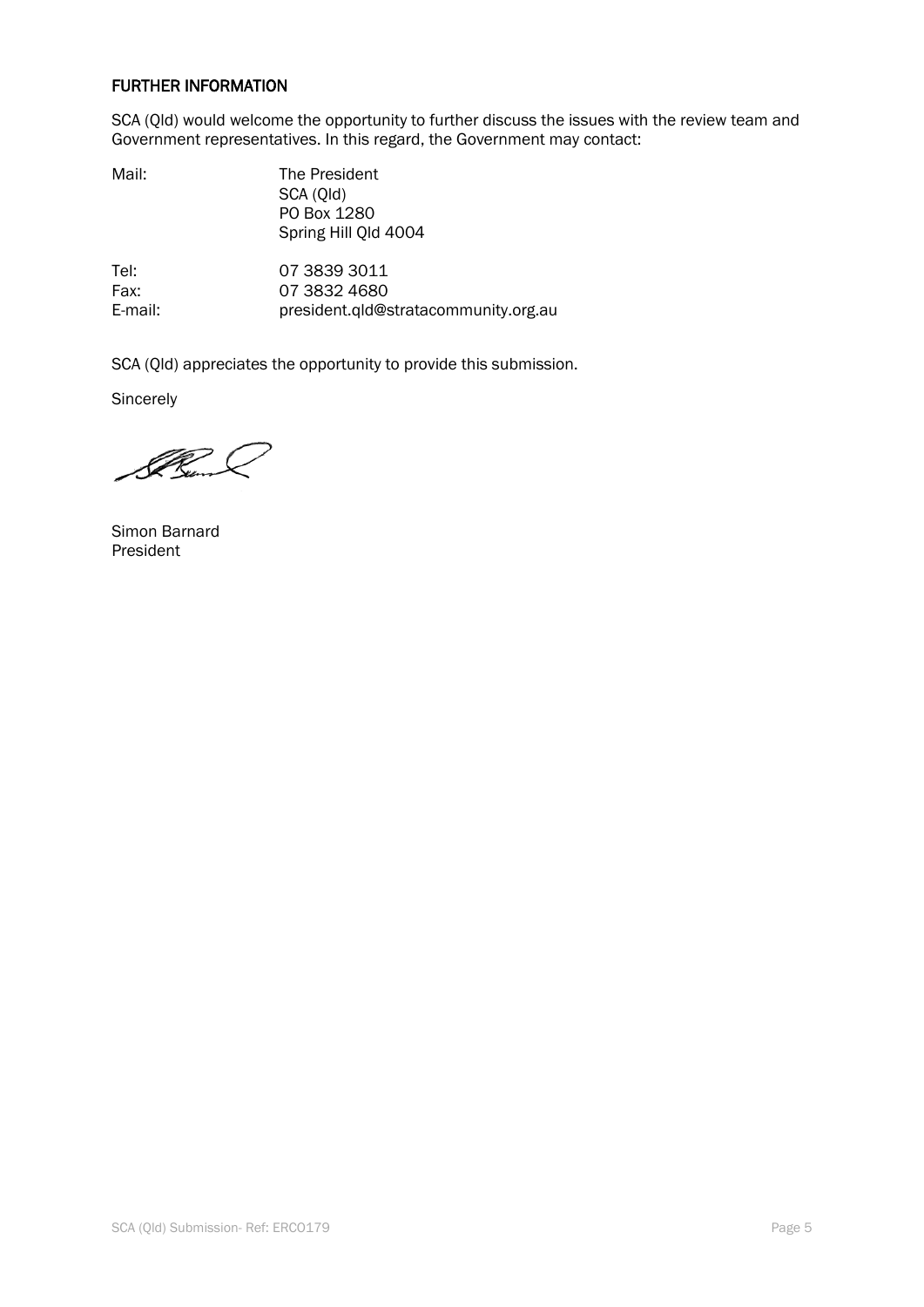# Appendix 1: Queensland Strata Statistics

*Source: Land Titles Office Queensland*

| <b>TOTAL LOTS AND SCHEMES</b> | 31/12/09 | 31/12/10 | 31/12/11 | 31/12/2012 | 31/12/2013 | 31/12/2014 | 30/03/2015 |
|-------------------------------|----------|----------|----------|------------|------------|------------|------------|
| Number of Schemes             | 38.570   | 39.604   | 40.625   | 41.587     | 42663      | 43,862     | 44.110     |
| Number of Lots                | 358.552  | 369.363  | 379.704  | 389,257    | 399914     | 412827     | 415.814    |

*Increase from 12 months ago 2.8% and 3.2% 2.7% and 3.4%*

| <b>BY MODULES</b>           | 31/12/09 | 31/12/10 | 31/12/11 | 31/12/2012 | 31/12/2013 | 31/12/2014 | 30/03/2015 |
|-----------------------------|----------|----------|----------|------------|------------|------------|------------|
| Standard Module             | 27.123   | 27,421   | 27,748   | 27.981     | 28293      | 28612      | 28680      |
| <b>Small Schemes Module</b> | 7.101    | 7.649    | 8.178    | 8.587      | 8899       | 9174       | 9210       |
| <b>Accommodation Module</b> | 2.785    | 2,893    | 2.992    | 3.098      | 3207       | 3335       | 3368       |
| <b>Commercial Module</b>    | 1,598    | 1.685    | 1,751    | 1,799      | 1851       | 1905       | 1923       |
| Two Lots Schemes Module     |          |          |          | 172        | 475        | 902        | 998        |

| <b>SCHEMES</b>   | 31/12/09 | 31/12/10 | 31/12/11 | 31/12/2012 | 31/12/2013 | 31/12/2014 | 30/03/2015 |
|------------------|----------|----------|----------|------------|------------|------------|------------|
| 6 lots and under | 26,907   | 27.676   | 28,455   | 29,190     | 29985      | 30880      | 31.045     |
| 7-10 lots        | 4,978    | 5.062    | 5,145    | 5.216      | 5325       | 5426       | 5,457      |
| 11-20 lots       | 3,271    | 3.344    | 3,415    | 3.473      | 3545       | 3628       | 3,654      |
| 21-50 lots       | 2,249    | 2.315    | 2,356    | 2.409      | 2466       | 2526       | 2,535      |
| 51 to 100 lots   | 855      | 884      | 918      | 951        | 982        | 1018       | 1,030      |
| Over 100 lots    | 312      | 323      | 336      | 348        | 360        | 384        | 389        |

|                        | 31/12/13 | 31/12/14 | 30/03/15 |
|------------------------|----------|----------|----------|
| <b>LOTS IN SCHEMES</b> | 399914   | 412827   | 415,814  |
| 6 Lots and under       | 98247    | 100719   | 101,187  |
| 7 to 10 Lots           | 44306    | 45150    | 45,401   |
| 11 to 20 Lots          | 51231    | 52476    | 52,828   |

|                 | 31/12/13 | 31/12/14 | 30/03/15 |
|-----------------|----------|----------|----------|
| LOTS IN SCHEMES |          |          |          |
| 21 to 50 Lots   | 79303    | 81354    | 81,672   |
| 51 to 100 Lots  | 69048    | 71608    | 72,452   |
| Over 100 Lots   | 57779    | 61520    | 62.274   |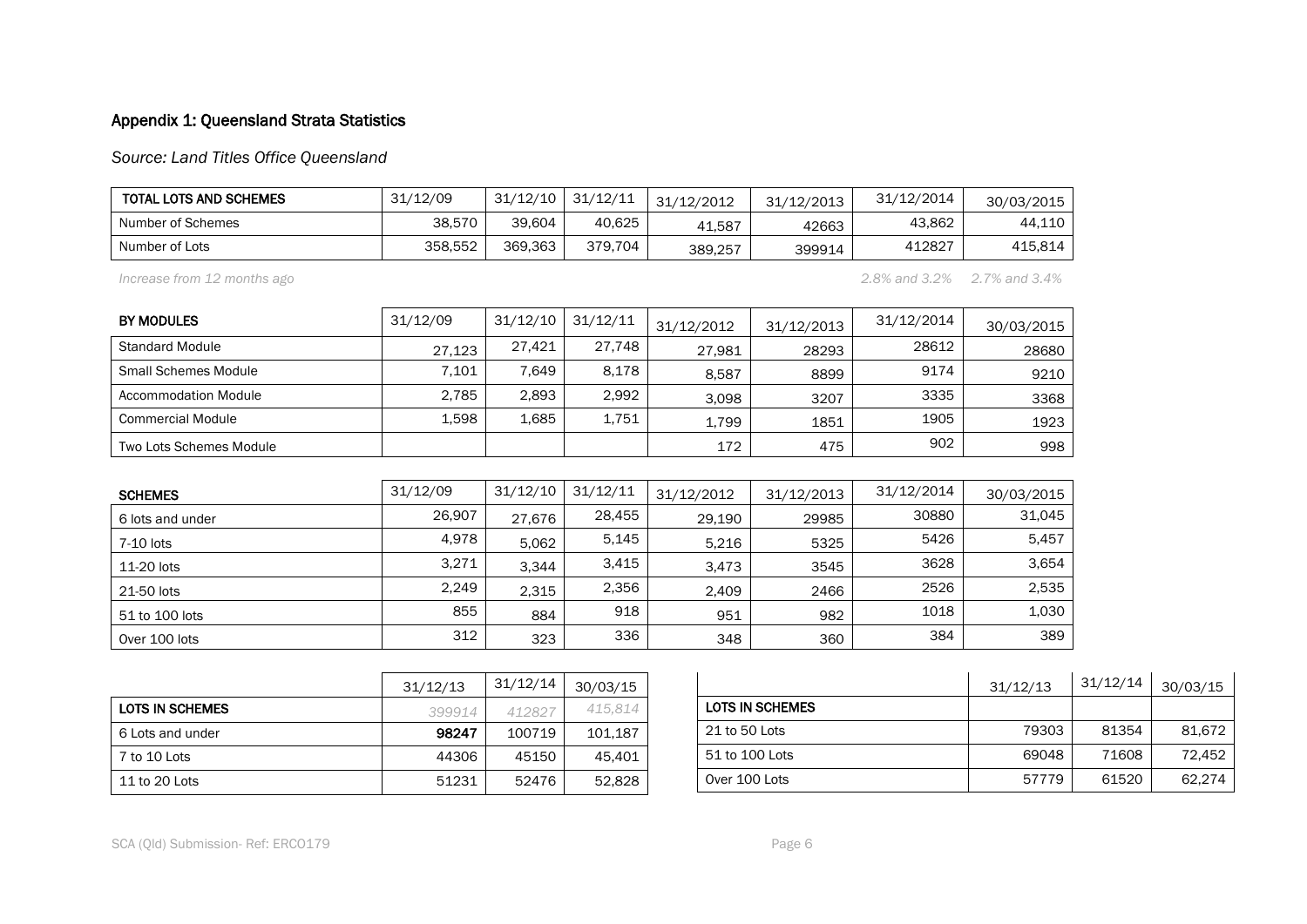Appendix 2: Adjudication Order Markham vs Court [2009]

# Queensland Body Corporate and Community Management Commissioner - Adjudicators Orders

You are here: [AustLII](http://www.austlii.edu.au/) >[>Databases](http://www.austlii.edu.au/databases.html) >>Queensland Body Corporate and Community Management Commissioner - [Adjudicators Orders](http://www.austlii.edu.au/cgi-bin/sinodisp/au/cases/qld/QBCCMCmr/) >[>2009](http://www.austlii.edu.au/cgi-bin/sinodisp/au/cases/qld/QBCCMCmr/2009/) >>[2009] QBCCMCmr 243

# $\triangleleft$ Markham  $\Rightarrow$  Court [2009] QBCCMCmr 243 (30 June 2009)

Last Updated: 31 July 2009

REFERENCE: 1107-2008

### ORDER OF AN ADJUDICATOR

#### MADE UNDER PART 9 OF CHAPTER 6

### [BODY CORPORATE AND COMMUNITY MANAGEMENT ACT 1997](http://www.austlii.edu.au/au/legis/qld/consol_act/bcacma1997388/)

| Number of Scheme:  | 6320                                    |
|--------------------|-----------------------------------------|
| Name of Scheme:    | Markham Court                           |
| Address of Scheme: | 36 Australia Avenue BROADBEACH QLD 4218 |

#### TAKE NOTICE that pursuant to an application made under the abovementioned Act by

Jaggan Wadda, the Owner(s) of lot 53

I hereby order that, within two weeks of Jaggan Wadda (applicant) paying all outstanding electricity charges and providing the body corporate with details of an electricity contract that he has entered into with his preferred supplier, the body corporate must engage an electrician to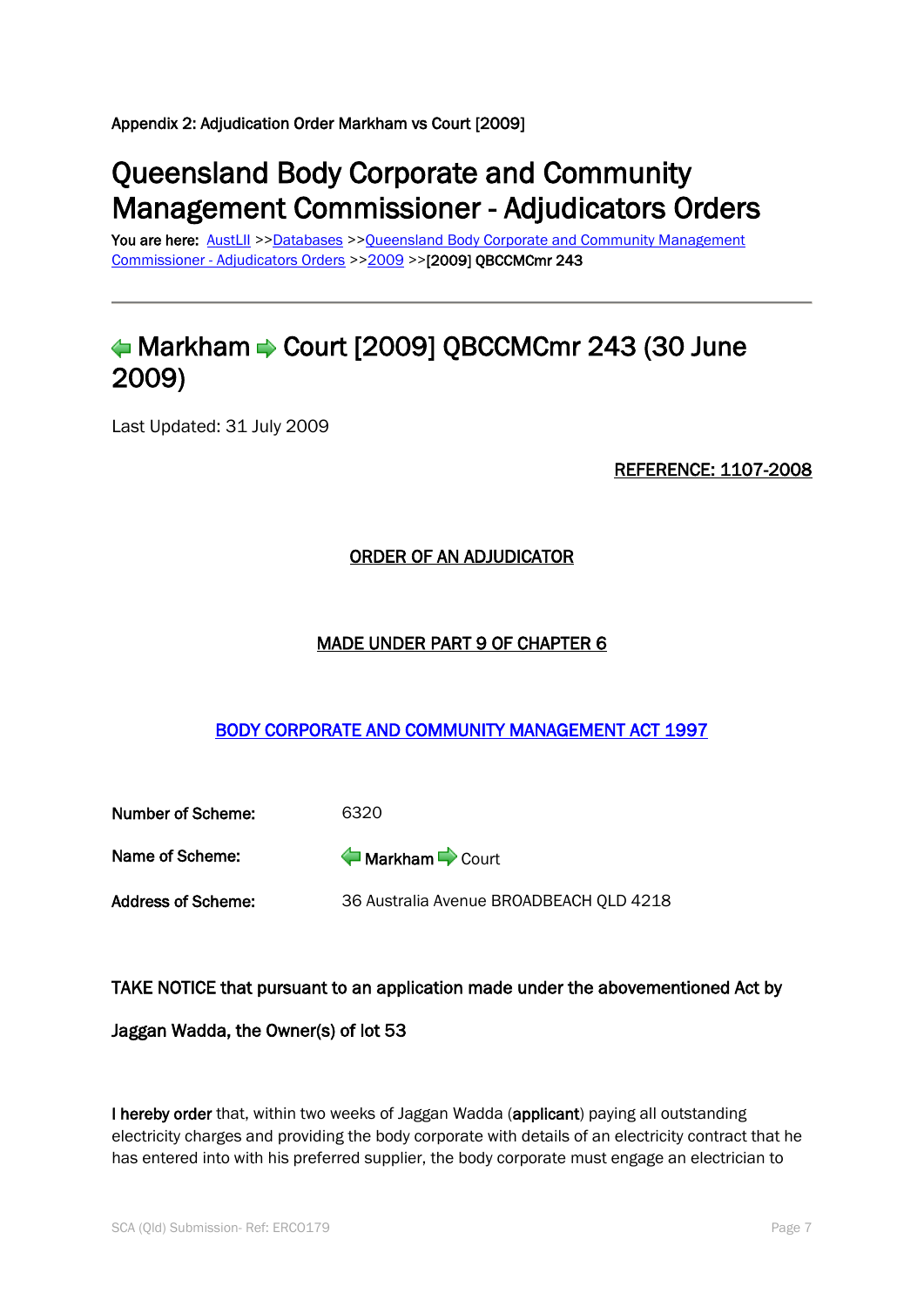perform the work necessary to enable the applicant to obtain the benefit of this contract. The body corporate must pay all costs associated with this electrical work.

### STATEMENT OF ADJUDICATOR'S REASONS FOR DECISION - REF 1107-2008

## ["](http://www.austlii.edu.au/cgi-bin/sinodisp/au/cases/qld/QBCCMCmr/2009/243.html?stem=0&synonyms=0&query=markham and meter#disp2)<sup>1</sup> Markham Court" CTS 6320

#### Application

MarkhamCourt Community Titles Scheme ( $\blacktriangle$  Markham  $\blacktriangleright$  Court) is a 68 lot scheme under the *[Body Corporate and Community Management Act 1997](http://www.austlii.edu.au/au/legis/qld/consol_act/bcacma1997388/)* (Act) and the Act's *Accommodation Module Regulation* (Accommodation Module). The scheme is designed for residential purposes.

This application is by Jaggan Wadda, owner of lot 53 (applicant) seeking orders against thebody corporate for  $\blacklozenge$  Markham  $\blacktriangleright$  Court (respondent).

Decision

Investigation and Submissions

#### **Submissions**

The applicant says that his electricity account was closed without his authority and that the body corporate has acted contrary to the legislation forcing him to purchase electricity from the body corporate without his agreement.

The main submissions by the body corporate manager on behalf of the body corporate were to the effect that:

The applicant has been using various excuses to not pay his electricity bills;

 The body corporate is given power under the Electricity Act and Accommodation Module to supply and charge for electricity;

 The body corporate should not be compelled to supply electricity if the applicant is not paying for the electricity;

 The applicant is free to change suppliers but he should pay the cost of up to \$10,000to have a new individual  $\blacklozenge$  meter  $\blacktriangleright$  installed;

 The present application is vexatious and does not make any sense because the applicant would be paying more for his electricity if he obtained his own supply;

 It is unreasonable to expect the body corporate to change electricity supplier and pay a break free in excess of \$200,000 simply to allow one lot owner to pay more for electricity;

 The committee acted responsibly by accepting Energy One's proposal on 22 May 2006 to guarantee a saving of 8.3% from the standard tariff 11 rate. This saving applied to both the community power and usage by individual lot owners; and

 The committee was not aware that the applicant had not signed an agreement to purchase electricity from the body corporate as the body corporate's agreement with Energy One included a requirement that Energy One would be responsible for all the billing and assume the risk for outstanding accounts.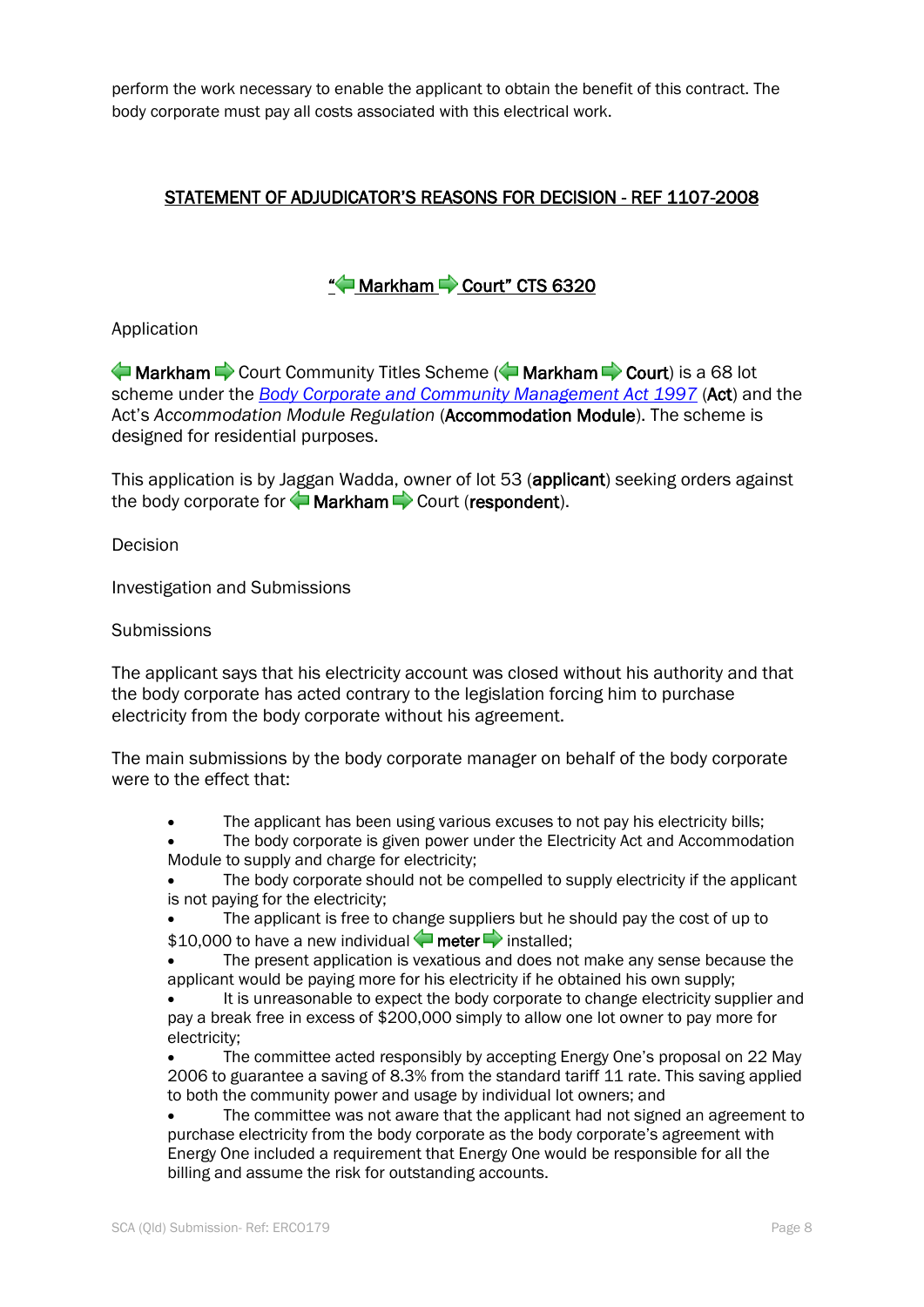All owners were given an opportunity to provide written submissions. All submissions are available for inspection by interested persons and it is unnecessary to summarise the submissions here.

The applicant exercised the right to inspect the submissions and then replied to those submissions to the effect that:

 Minutes of committee meetings of 4 August 2006 and 22 May 2006 indicate that all but fourteen owners had entered the required agreement and that Energy One informed the committee that it was important all owners entered into agreements prior to the bulk supply of electricity commencing;

 He did not enter into any agreement himself. Copies of bills subsequently provided to him were in an incorrect name which would indicate that someone illegally closed his account and opened a new account for him in a different name;

- The provision in the regulations that allows the body corporate to charge for electricity applies only if there is a written agreement; and
- The body corporate did not follow the correct procedure. It should therefore be the committee's responsibility to rectify the situation and pay any associated costs.

#### Investigations following receipt of submissions

The above submissions were received through the legislated processes for inviting written submissions from the body corporate and any persons affected by a community titles scheme dispute *(Act, 243)*. Even where the body corporate makes a submission, it is not unusual for a large proportion of owners to also make their own individual submission. Each person who makes a written submission is effectively joined to the proceedings and given a right of appeal *(Act, 289)*. This overcomes any concern that the particular position advanced in the name of the body corporate only reflects the views of a couple of committee members.

The legislation does not provide for a formal hearing at which the various persons affected by the dispute can further argue their case. In some circumstances it is appropriate for an adjudicator to make a determination based solely on whatever written submissions have been provided[.\[1\]](http://www.austlii.edu.au/cgi-bin/sinodisp/au/cases/qld/QBCCMCmr/2009/243.html?stem=0&synonyms=0&query=markham%20and%20meter#fn1) However, an adjudicator will need to undertake appropriate investigations if there is insufficient material for the adjudicator to make an express finding on relevant matters[.\[2\]](http://www.austlii.edu.au/cgi-bin/sinodisp/au/cases/qld/QBCCMCmr/2009/243.html?stem=0&synonyms=0&query=markham%20and%20meter#fn2) In carrying out these investigations, the adjudicator must act as quickly and informally *"as is consistent with a fair and proper consideration of the application" (Act, 269(3)(b))*. Despite this need to act quickly and informally, a teleconference or a further round of written submissions may be necessary to allow relevant persons to respond to any significant information obtained in these investigations *(Act, 269(3)(a))*.

On 30 March 2009 I requested a letter be sent to the body corporate manger requesting she confirm whether the applicant had agreed to supply of electricity by the body corporate under section 167 of the Accommodation Module. If so, a copy of the agreement was requested. I further indicated that if no agreement was provided that I would consider ordering that the body corporate reimburse the applicant for his costs of having another  $\blacklozenge$  meter  $\blacktriangleright$  installed to allow him to be reconnected to the tariffed network. Further, I requested that the body corporate manager provide a copy of any contracts and relevant legislative instruments that would substantiate a claim that the body corporate would need to pay a *"break fee"* in excess of \$200,000 if the applicant was allowed to reconnect himself to the tariffed network.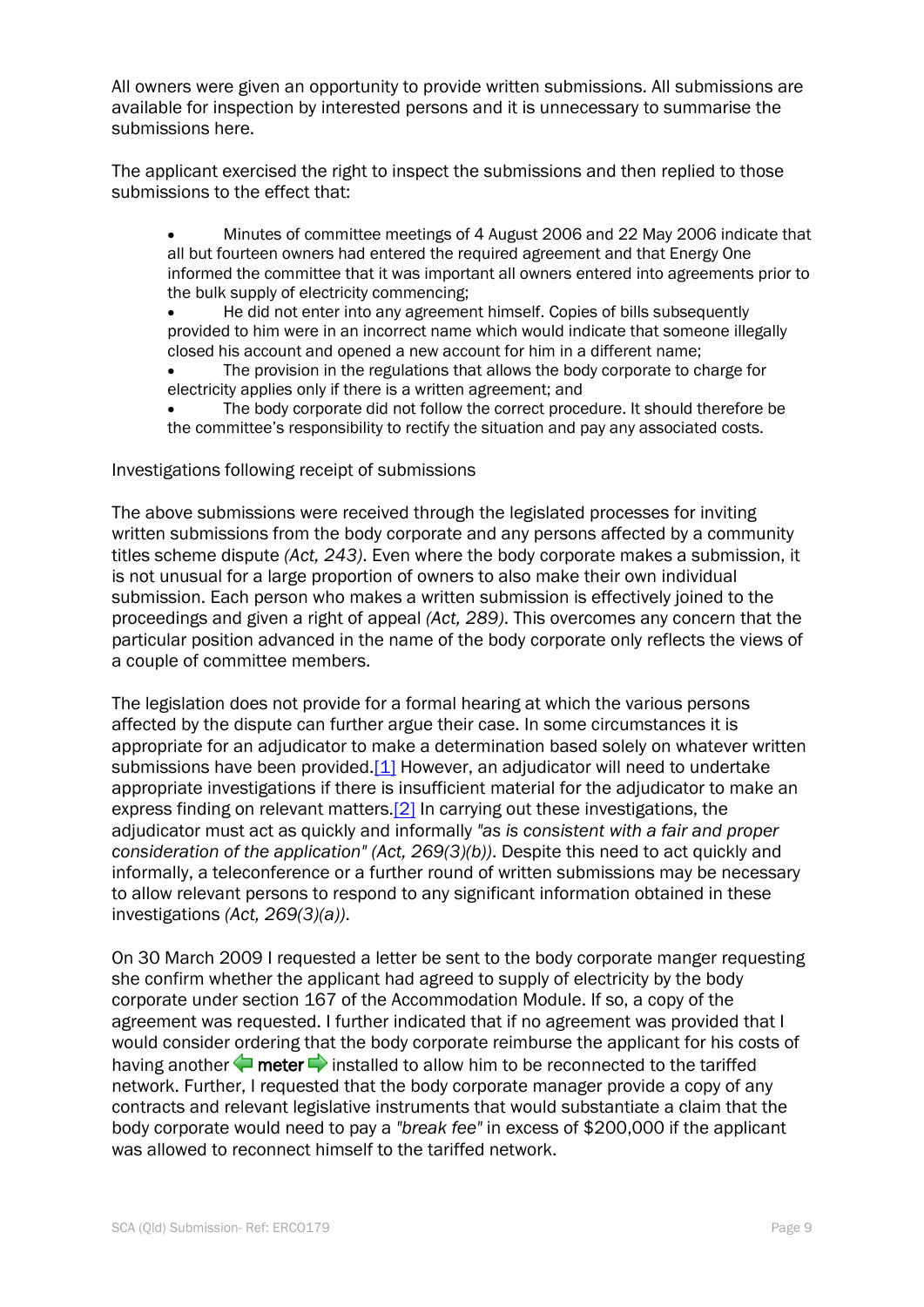On 30 March 2009 I also requested a letter be sent to the applicant asking that he provide two quotations for the costs of installing a new  $\blacktriangle$  meter  $\blacktriangleright$  to allow him to be reconnected to the tariffed network.

On 27 April 2009 a response from the body corporate manager was to the effect that:

 The body corporate entered into an agreement with Energy One on 1 August 2006 for supply of bulk electricity. Part of this agreement was that Energy One would obtain agreement from all owners and the body corporate was advised that all owners had signed agreements;

 Energy One abandoned their contract in June 2007 and did not hand over any records;

Origin Energy then assumed the role of supplier and biller;

 On 1 August 2007 the body corporate entered into a four year agreement with AGL for bulk electricity supply;

 It was at that time that Mr Wadda advised he had not signed the agreement. AGL has verbally advised that the cost to the body corporate for terminating the contract before the expiry date would be in the vicinity of \$200,000; and

Mr Wadda currently owes \$202.75 to the body corporate for electricity supply.

On 29 April 2009 the applicant provided a quotation from Fred of Darcy Electrical indicating that the cost to excise him from the bulk metering would be \$4,180 plus around \$750 for Energex to temporarily disconnect the supply.

On 26 May 2009 the applicant provided a quotation from Richard Flanagan & Company indicating that rewiring of the switchboard is not required and the bulk metering arrangement could be disconnected simply by pulling the CT chamber fuses at a cost of \$264.

Due to the disparity in these quotations I telephoned both companies. I spoke to Colin Jermyn from Richard Flanagan & Company. He said that his quotation actually involved disconnecting everyone from the bulk supply arrangement rather than simply disconnecting the applicant. He also indicated that it would cost a lot more to disconnect only the applicant and that he considered the quotation from Darcy Electrical to be very reasonable. I also spoke to Fred from Darcy Electrical who confirmed the details of his quotation and indicated that Jaggan Wadda would need to enter into a new electricity contract first, provide the details to him, and then allow him to arrange the disconnection by Energex and perform the electrical work.

I note that this further information clarified some relevant issues but did not raise any new issues that had not already been canvassed. In the circumstances of the application I was satisfied that it was unnecessary to conduct any further investigations and unnecessary to seek any further responses from the parties in relation to the information obtained.

Agreement needed for supply of electricity

Applicable law

Legislation relevant to the present dispute has provisions to the effect that: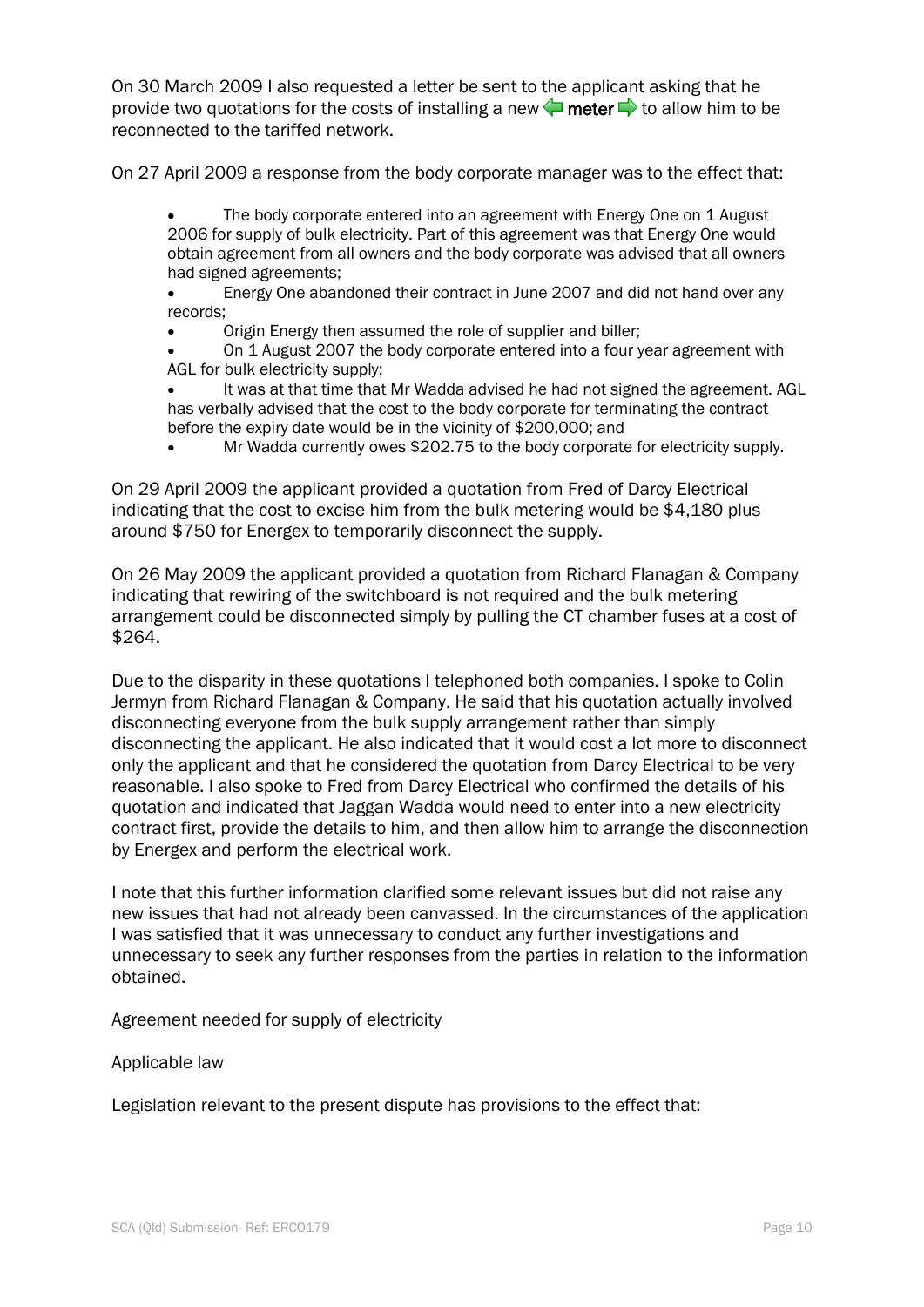- The body corporate may supply, or engage another person to supply, certain utility services and other services for the benefit of owners and occupiers. These services include electricity supply *(Accommodation Module, 167(1))*; and
- The body corporate may, by agreement with the person for whom services are supplied, charge for the services to the extent necessary for reimbursing the body corporate for supplying the services *(Accommodation Module, 167(2))*.

#### Findings

I accept evidence from the applicant that he never entered into an agreement for electricity supply from Energy One or from the body corporate. In particular, I am prepared to draw the inference sought by the applicant that someone acted without his authority to close his existing retail electricity account and enter into a new account for supply of his electricity from the body corporate.

In contrast, the evidence from the body corporate manager is contradictory and unconvincing. No copy of any agreement signed by the applicant has been provided. There are allegations that it was the responsibility of Energy One to get the applicant to enter into the relevant agreement. However, the minutes of a committee meeting of 22 May 2006 indicate John Anderson of Energy One told the committee of the necessity for all owners to enter into agreement before *"the bulk supply of electricity can commence"*. Further, the body corporate manager's submissions indicate that Energy One abandoned its contract in June 2007 and the body corporate entered into an agreement with AGL for bulk electricity on 1 August 2007. It is submitted that *"It was at that time Mr Wadda advised that he had not sighed the agreement".* However, I am satisfied that as early as 15 March 2007 the applicant verbally informed the body corporate manager he had not entered into an agreement for electricity supply. A copy of a letter that I accept was sent to the body corporate manager on or around 22 May 2007 confirms and expands upon this initial verbal contact. I am therefore satisfied that the body corporate had an adequate opportunity to seek an explanation from Energy One regarding whether someone had changed the applicant's account without his authority. However, there is no evidence that any attempts were made by the body corporate to resolve this issue with Energy One. Further, I am not satisfied of any reasonable attempts of the body corporate to resolve this issue with the applicant prior to the body corporate entering into the contract with AGL.

#### Legal position

The applicant has not assisted his cause by failing to provide any logical reason for wanting to obtain electricity from an alternative supplier. However, the legal position is clear. The body corporate needs an agreement with the applicant to charge for electricity supplied to him. The body corporate has failed to follow proper procedures by allowing the applicant to be disconnected from the tariffed network and supplied with bulk electricity without the applicant's consent.

The legislation provides for a scheme where the body corporate can supply certain utility and other services to owners, must charge for these services, but may only do this with the agreement of the person to whom the services are supplied *(Accommodation Module, 167)*. Fundamentally, an owner has a choice of whether or not to obtain these services from the body corporate. It is not reasonable to expect the body corporate supply electricity to the applicant without charging the applicant for that electricity. It is also not reasonable for the body corporate to expect the applicant to pay the costs of